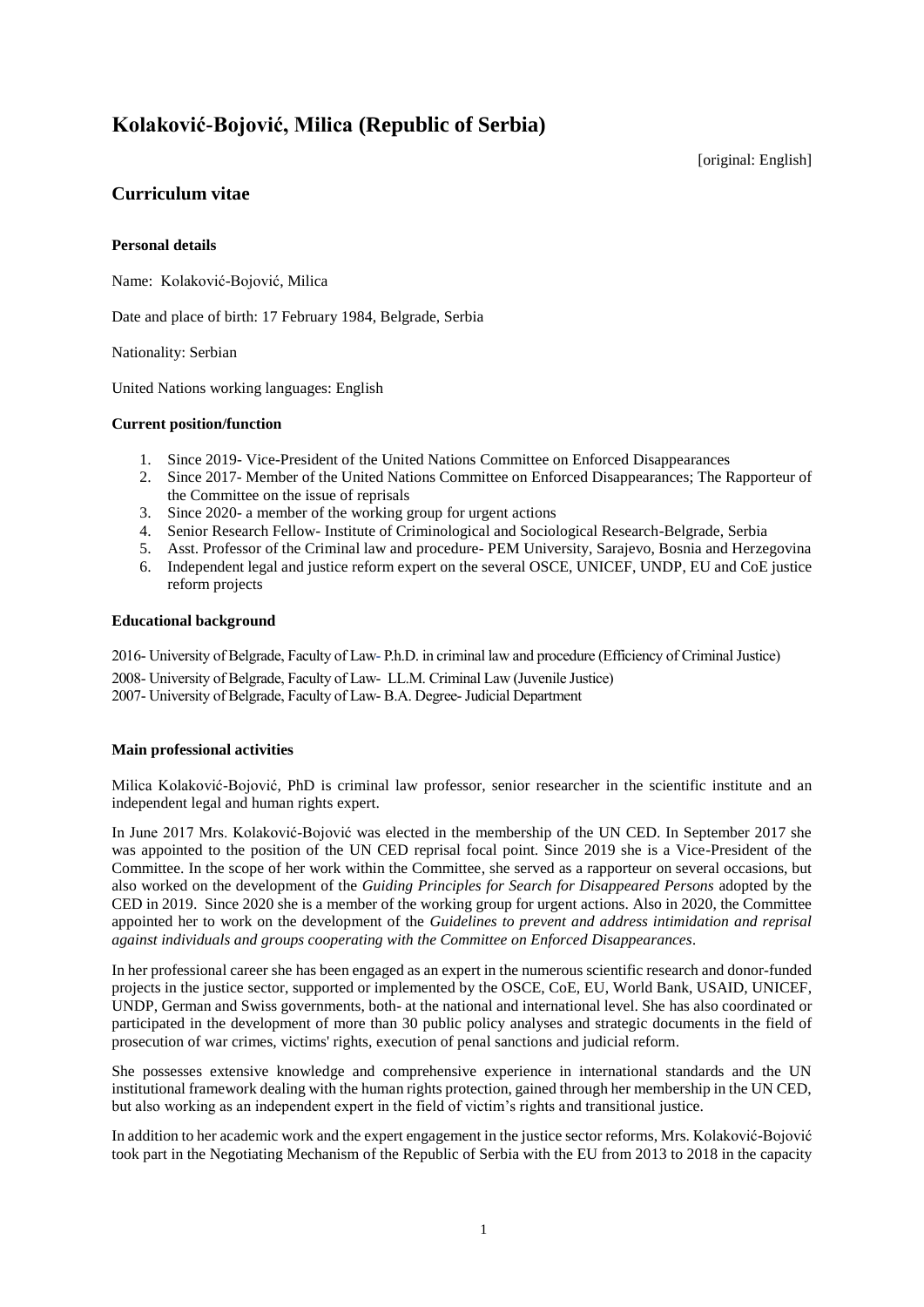the coordinator of the Action Plan for Chapter 23 and the President of the Council for the Implementation of the Action Plan for Chapter 23.

She has published two books and more than 80 scientific papers and book chapters, so far. She is Editor-in-chief of the Journal of Criminology and Criminal Law and a member of the Serbian Association for Criminal Law Theory and Practice.

#### **Most recent publications**

### **Books**

1). Kolaković-Bojović, M., Petković M. Bojan (2020) *Judiciary in Serbia between the Rule of Law and Selfgovernance*, Institute of Criminological and Sociological Research, Belgrade

2). Kolaković-Bojović, M. (2018) *Organization of the judiciary in the Republic of Serbia- reform framework and EU standards*, Institute of Criminological and Sociological Research, Belgrade.

#### **Articles, papers and book chapters**

- 1) Kolaković-Bojović, M. (2021). Life Imprisonment and Parole in Serbia (An)Intentionally Missed Opportunity, Journal of Criminology and Criminal Law, 59(1), ISSN 1820-2969
- 2) Kolaković-Bojović, M. (2020). Victims Directive (2012/29 / EU) and criminal legislation of the Republic of Serbia. In: С. Bejatović (ed.) Victim of criminal offense and criminal law instruments of protection (international legal standards, regional criminal legislation, application and measures to improve protection) (41-54). Belgrade: OSCE Mission to the Republic of Serbia, ISBN 978-86-6383- 093-6.
- 3) Kolaković-Bojović, M, Grujić, Z. (2020) Crime Victims and The Right to Human Dignity Challenges and Attitudes In Serbia- in Z. Pavlović, ed. Yearbook Human Rights Protection, The Right To Human Dignity (239-270) Novi Sad: Republic of Serbia Autonomous Province of Vојvоdinа Prоvincial Protector of Citizens – Ombudsman and Institute of Criminological and Sociological Research
- 4) Kolaković-Bojović, M. (2019). Wrongful Removal of Children, Protection of the Rights of the Child "30 Years After the Adoption of the Convention on the Rights of the Child", No.2, 429-449.
- 5) Kolaković-Bojović, M. (2019). The synergy between criminal law and medicine under the international convention for the protection of all persons from enforced disappearance. In: I. Stevanović & N. Vujičić (Eds.) Penal law and medicine - Collection of papers from international scientific thematic conference, (pp. 387-398). Palić, 29-30.05.2019. Belgrade: Institute of criminological and sociological research. ISBN 978-86-80756-18-9.
- 6) Kolaković-Bojović, M. & Tilovska-Kechegi, E. (2019). Regional cooperation in the prosecution of war crimes as an EU accession benchmark. In: G. Ilik & A. Stanojoska (Eds.) Towards a better future: democracy, EU integration and criminal justice, (pp. 83-99). Bitola: Faculty of law, St. Climent Ohridski. ISBN 978-608-4670-04-9.
- 7) Kolaković-Bojović, M. (2019). Limitations of the detention duration between protection and violation of human rights. In: S. Bejatović (Ed.) Detention and other means of securing defendant's presence in criminal proceedings (international legal standards, regional legislation and implementation), (pp. 329-346). Belgrade: OSCE. ISBN 978-86-6383-087-5.
- 8) Kolaković-Bojović, M. & Tilovska-Kechegi, E. (2018). The Uniform Application of Law EU Standards and Challenges in Serbia. In: Z. Pavlović (Ed.), Yearbook. No. 1, Human rights protection "From unlawfulness to legality", (pp. 115-136). Novi Sad: Provincial Protector of Citizens; Belgrade: Institute of Criminological and Sociological research &. ISBN: 978-86-89417-08-1
- 9) Tilovska-Kechegi, E., Rakitovan, D. & Kolaković-Bojović, M. (2018). Digital Diplomacy in the Changing World. In: S. Nikoloska & A. Stanojoska (Eds.) Security, Political and Legal Challenges of Modern World, (pp. 178-188). Bitola: University "St. Kliment Ohridski". ISBN 978-9989-870-79-8
- 10) Kolaković-Bojović, M. (2018). Independence of judiciary and efficiency of the judicial protection as international legal standard and precondition for the membership in the EU. Organization of Judiciary and Efficiency of Judicial Protection (pp. 95-116). Zlatibor/Belgrade: Serbian Association for Criminal Law Theory and Practice.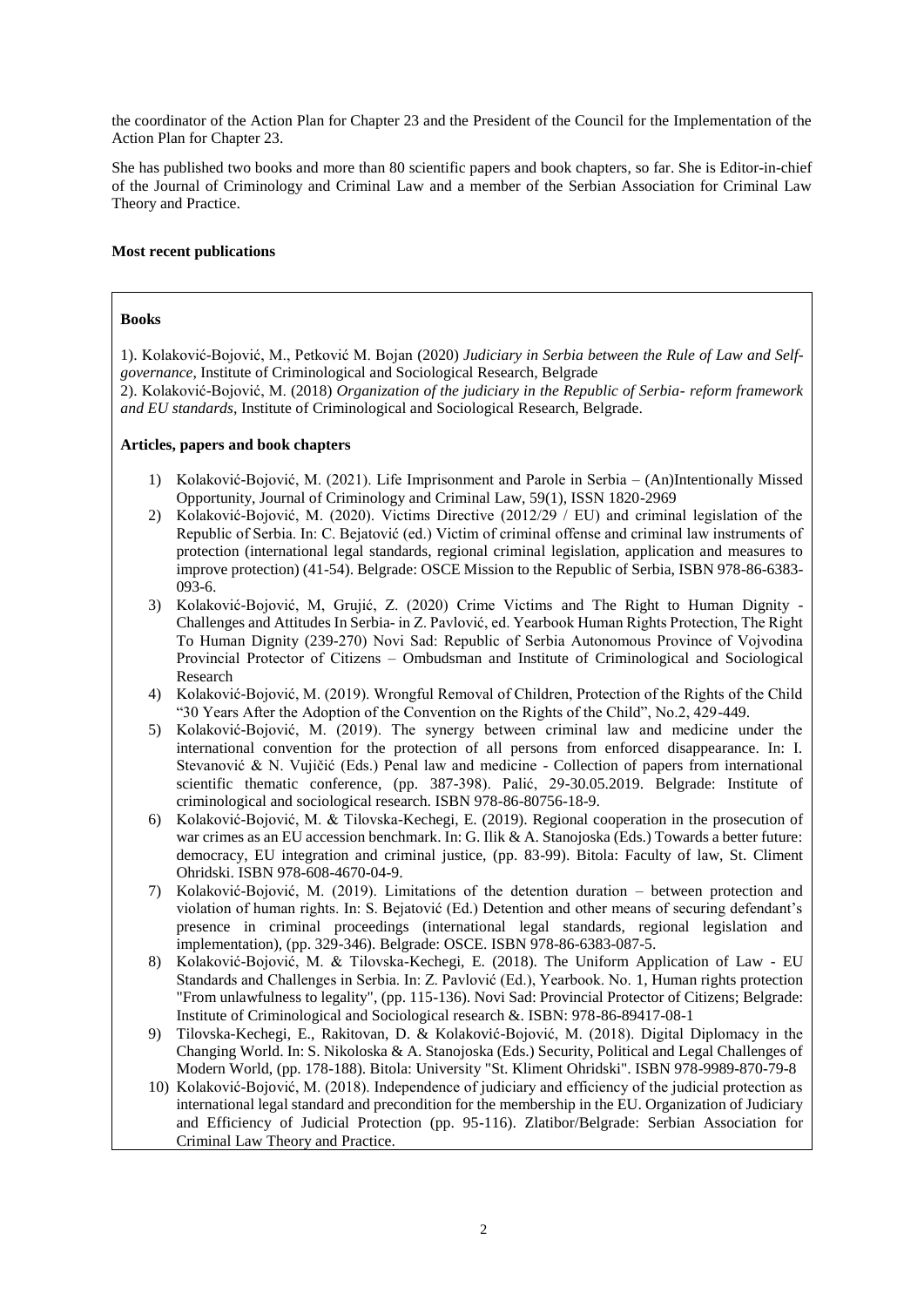- 11) Turanjanin, V., Kolaković-Bojović, M. & Soković, S. (2018). The role of defence counsel in the Serbian criminal procedure code: The norm and practice. Annals of the Faculty of law in Zenica, 11(21), 41-58.
- 12) Kolaković-Bojović, M. (2018). Child victims in Serbia: Normative Framework, Reform Steps and EU Standards. In: I. Stevanović (Ed.) Thematic collection of papers of international significance / International scientific conference "Child friendly justice", (pp. 171-182). Palić 06-07 jun 2018. Belgrade: Institute of Criminological and Sociological research. ISBN: 978-86-80756-10-3
- 13) Tilovska-Kechegi, E., Kolaković-Bojović, M. & Turanjanin, V. (2018) Support to Victims of Crime: EU Standards and Challenges in Serbia. In: G. Ilik & A. Stanojoska (Eds.) Towards a Better Future: The Rule of Law, Democracy and Polycentric Development, (pp. 125-135). Bitola: University "St. Kliment Ohridski". ISBN: 978-608-4670-00-1
- 14) Tilovska-Kechegi, E., Kolaković-Bojović, M. & Turanjanin, V. (2018). EU New Strategic Policies Towards the Western Balkans: Hope for the Future or Endless Postponement. In: G. Ilik & A. Stanojoska (Eds.). Towards a Better Future: The Rule of Law, Democracy and Polycentric Development, (pp. 228-238). Bitola: University "St. Kliment Ohridski". ISBN: 978-608-4670-00-1
- 15) Kolaković-Bojović, M. & Turanjanin, V. (2018). Secret Detention Sites in the European Court of Human Rights Jurisprudence. In: Security System Reforms as Precondition For Euro-Atlantic Integrations, (pp. 152-164). Ohrid: Faculty of Security-Skopje.
- 16) Kolaković-Bojović, M. (2018). The Rule of Law Principle: The EU Concept vs. National Legal Identities. In: O. Vujović (Ed.) Universally and particularity at law, (pp. 137-160). Kosovska Mitrovica: Faculty of Law-University of Priština, Kosovska Mitrovica.
- 17) Kolaković-Bojović, M. (2018). The Rule of Law and Constitutional Changes in Serbia. In: M. Simović (Ed.) Criminal Legislation and Functioning of the Legal State, (pp. 277-392). Trebinje: Serbian Association for Criminal Law Theory and Practice.
- 18) Kolaković-Bojović, M. (2017). The Venice Commission Opinions as a Framework of Constitutional Changes in Part that Rules Judiciary. Journal of Institute of Criminological and Sociological research, 3/2017, 21-37. UDC: 347.97, ISSN: 0350-2694
- 19) Kolaković-Bojović, M. & Turanjanin, V. (2017). Autonomy of Public Prosecution Service The Impact of the "Checks and Balances" Principle and International Standards. Journal of Eastern European Criminal Law, 4(2), 26-41. doi: 1450114
- 20) Kolaković-Bojović, M. & Turanjanin, V. (2017). Organization of the Judiciary in the Republic of Serbia in the Context of Constitutional Amendments. Belgrade: Rule of Law Academic Network.
- 21) Kolaković-Bojović, M. (2017). A Free Legal Aid as an International Standard. In: S. Bejatović. & M. Kolaković-Bojović (Eds.) A Free Legal Aid: Ratio legis, the scope and conditions for application, (pp. 129-147). Belgrade: Serbian Association for Criminal Law Theory and Practice. ISBN: 978-86- 88945-05-9
- 22) Kolaković-Bojović, M. (2017) Economic crimes and Chapter 23. In: I. Stevanović & V. Čolović (Eds.). Economic Crimes, (pp. 95-106). Belgrade: Institute of Criminological and Sociological Research & Comparative Law Institute. ISBN: 978-86-80186-26-9
- 23) Kolaković-Bojović, M. & Turanjanin, V. (2017). Secret Monitoring of Communication as a Special Investigation Technique in Focus of the European Court of Human Rights. In: Freedom, Security: The Right to Privacy, (pp. 323-341). Novi Sad: Institute of Criminological and Sociological research & Provincial Protector of Citizens. ISBN: 978-86-80756-07-3
- 24) Kolaković-Bojović, M. (2017). Strengthening Infrastructural Capacities of Judiciary as a Precondition for Efficiency of Criminal Justice. In: International scientific conference "Archibald Reiss Days", Vol. 2, (pp. 379-389). Belgrade: Academy of criminalistic and police studies. ISBN: 978-86-7020-386-0
- 25) Kolaković-Bojović, M. (2017). Victim of Crime (Chapter 23 The Law and Practice in the Republic of Serbia). Reform Processes and Chapter 23 (A year later), (pp. 140-150). Zlatibor/Belgrade: Serbian Association for Criminal Law Theory and Practice & OSCE.
- 26) Kolaković-Bojović, M. (2017). Action Plan for Chapter 23 as a strategic framework for improving the relations between the judiciary and media in the Republic of Serbia. In: I. Stevanović (Ed.) Judiciary and Media, (pp. 145-154). Palić: Institute of Criminological and Sociological Research. ISBN: 978- 86-83287-97-0
- 27) Kolaković-Bojović, M. (2017). Conditional Release and Medical Security Measures. In: S. Bejatović & I. Jovanović (Eds.) Medical Security Measures - Legal and Medical aspects (regional legislation experiences in implementation and measures for improvement), (pp. 145-154). Belgrade: OSCE. ISBN: 978-86-6383-050-9
- 28) Kolaković-Bojović, M. (2017). The Incrimination of Enforced Disappearance in the Criminal Law of the Republic of Serbia. Journal of Institute of Criminological and Sociological research, 2017/1, 135- 148. UDC: 343.43(497.11), doi: 1363733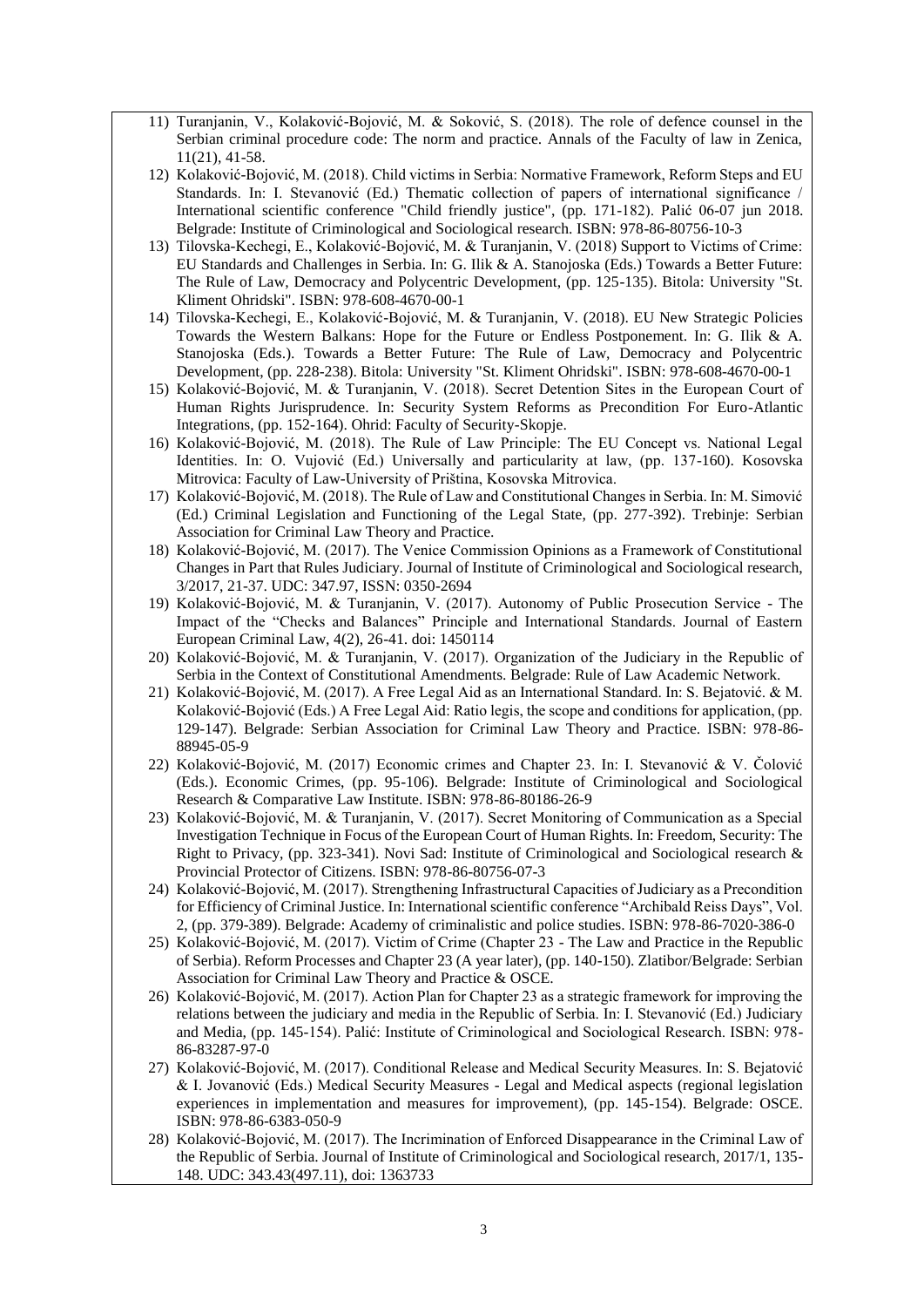- 29) Kolaković-Bojović, M. (2017). Efficient Monitoring and Evaluation of Judicial Reform as a Way to Speed up Achieving the EU Standards. In: Police and Judiciary as a guaranties of the liberty and security in the Rule of Law, (pp. 139-148). Tara: Academy of criminalistic and police studies & Hanns Seidel Stiftung. ISBN: 978-86-7020-379-2
- 30) Kolaković-Bojović, M. (2017). Alignment of the Serbian Criminal Legislation with the EU Standards in the Chapter 23. In: Criminal Legislation between Practice and Legislation and Alignment with European Standards, (pp. 267-274). ISBN: 978-99976-681-1-0
- 31) Kolaković-Bojović, M. (2016). Constitutional Provisions on Judicial Independence and EU Standards. Annals of the Faculty of law in Belgrade, Belgrade Law Review, 64(3), 192-204. UDC 347.97(4- 672EU), doi:10.5937/AnaliPFB1603192K
- 32) Kolaković-Bojović, M. (2016). Efficiency of criminal proceedings for organized crime. In: J. Ćirić & I. Stevanović (Eds.) Fight against organized crime, (pp. 121-131). Vršac/Beograd: Institute of Criminological and Sociological Research & Comparative Law Institute. ISBN: 978-86-80186-17-7
- 33) Kolaković-Bojović, M. (2016). Organisation of judiciary in the Republic of Serbia and Chapter 23. In: European integrations and criminal legislation, (pp. 98-106). Zlatibor/Belgrade: Serbian Association for Criminal Law Theory and Practice & OSCE. ISBN: 978-86-6411-010-5
- 34) Kolaković-Bojović, M. (2016). Effect of multiple abolition of the first instance verdict on the length of criminal proceedings. In: S. Bejatović & I. Jovanović (Eds.) Legal remedies in criminal proceedings/criminal legislations in the region and experiences in their implementation, (pp. 271- 283). Belgrade: OSCE. ISBN: 987-86-6383-039-4
- 35) Kolaković-Bojović, M. (2016). Law on protection of the right to trial within reasonable time: environment for criminal sanction that serves its purpose and cost saving. In: I. Stevanović & A. Batrićević (Eds.). Thematic journal of papers of international significance / International scientific conference "Criminal and misdemeanour sanctions and measures: imposing, execution and conditional release", (pp. 203-214). Palić, 02-03.06.2016. Belgrade: Institute of Criminological and Sociological Research. ISBN: 978-86-83287-90-1
- 36) Kolaković-Bojović, M. (2016). Victims and witnesses support in the context of the accession negotiations with EU. In: European Integration: Justice, Freedom and Security, (pp. 355-365). Tara/Belgrade: Academy of criminalistic and police studies & Hanns Seidel Stiftung. ISBN: 978-86- 7020-354-9
- 37) Kolaković-Bojović, M. (2016). Accession negotiation of the Republic of Serbia with EU and needs for amendments to the criminal procedural legislation. In: Predominate directions of criminal legislation development and other current issues in legal system of Serbia, (pp. 232-341). Kopaonik/Belgrade: Association of public prosecutors and deputy public prosecutors & Serbian Association for Legal Theory and Practice.
- 38) Kolaković-Bojović, M. (2015). Service of documents in the criminal proceedings: Efficiency in the gap between wishful thinking and bad habits. Journal of Institute of Criminological and Sociological research, 2/2015, 113-122. ISSN 0350-2694
- 39) Kolaković-Bojović, M. (2015). The efficiency of the criminal justice system as a mean of combating crime. In: M. Hugson & Z. Stevanović (Eds.) Crime and society of Serbia: Challenges of the social disintegration and social regulation and preservation of the environment, (pp. 237-254). Belgrade: Institute of Criminological and Sociological research. UDC: 343.9(082), ISBN 978-86-83287-87-1
- 40) Kolaković-Bojović, M. (2015). Efficiency of war crimes proceedings before Serbian courts. Journal of Institute of Criminological and Sociological research, 2015/1, 155-167. UDC: 341.48/.49(497.11)
- 41) Kolaković-Bojović, M. (2015). Capacity building of the Judicial Academy as prerequisite for sustainability of the quality education for acting in juvenile criminal cases. In: I Stevanović (Ed.) Juveniles as a perpetrators and victims of the cries and offences (pp. 395-404). Belgrade: Institute of Criminological and Sociological Research. UDC: 343.211.3-053-6(082), ISBN: 978-86-83287-85-7
- 42) Kolaković-Bojović, M. (2015). Secret monitoring of communications as a special investigative technic and right on privacy. *Prosecutorial Word*, 27, 50-56.
- 43) Kolaković-Bojović, M. (2015). Position of the public prosecutors in the Republic of Serbia: In the gap between status and function. *Prosecutorial Word*, 28, 30-34.
- *44)* Kolaković-Bojović, M. (2014). Abuse of Office by Responsible Officer *de lege lata et de lege ferenda.* In: L. Kron (Ed.) *Offense and punishment: De lege lata et de lege ferenda,* (pp. 237-246). Beograd: Institute of Criminological and Sociological Research. UDC: 343.85(082), ISBN: 978-86- 83287-78-9
- 45) Kolaković-Bojović, M. (2014). Efficiency of Criminal Proceedings Judicial Reform and Accession Negotiations with EU. *Journal of Institute of Criminological and Sociological research*, *2014/2*, 189- 201. UDC: 340.137:343.13(497.11:4-672ЕУ)